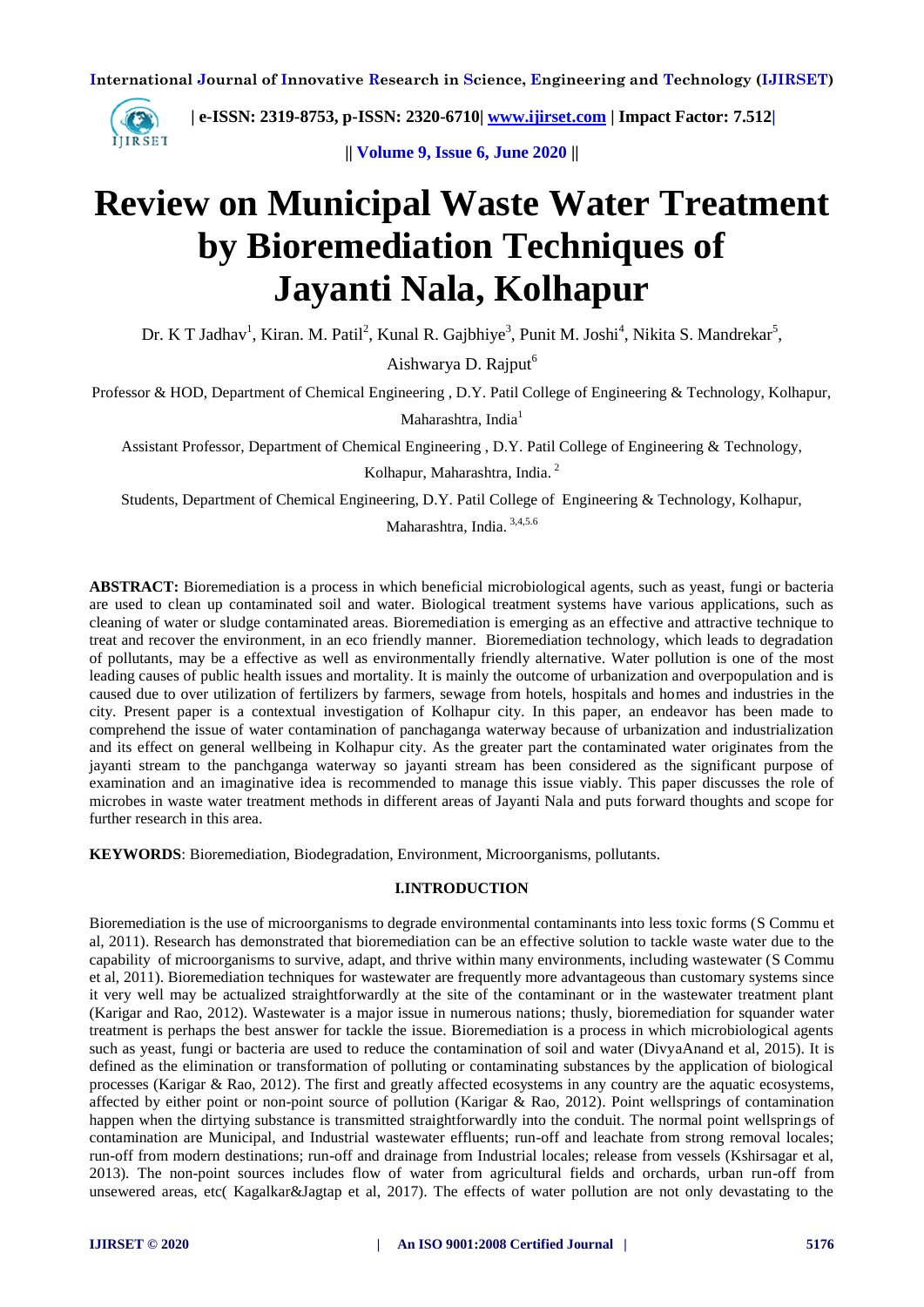

#### **| e-ISSN: 2319-8753, p-ISSN: 2320-6710| [www.ijirset.com](http://www.ijirset.com/) | Impact Factor: 7.512|**

#### **|| Volume 9, Issue 6, June 2020 ||**

aquatic organisms but also to the terrestrial animals and birds (Divya&Anandet al, 2015). More seriously, contaminated water destroys aquatic life and reduces their reproductive ability(Mangalekar&Jadhav et al, 2014). Ultimately, the water becomes unfit for human consumption or domestic usage, at severe cases even a hazard to human health(Divya & Anand et al, 2015). Waste disposal has an environmental cost and a financial cost too, which can be reduced by use of bio remediating agents (Pillay, 1992). To speed up the bioremediation process, seeding of contaminated wastewater with competent microflora that are capable of degrading hazardous waste, is usually practiced in most treatments. The inoculated microorganisms either may be naturally occurring types or prepared in the laboratory to attack the target waste (Dhote&Ingole et al, 2012).More than half of the polluted water comes from the Jayanti Nala to the Panchaganga River. Jayanti Nalaaltogether has been a major source of water pollution. This water has led to the increase in diseases(Mangalekar&Jadhav et al, 2014). Hence, there is a need of proper management and cleaning of the waste coming from the Nala. .Many attempts have been made to minimize the pollution such as setting up of new STPs(Mangalekar&Jadhav et al, 2014).

In this paper we are further going to discuss about the various types of organisms and sources affecting the water quality of Jayanti Nalaand how bioremediation will prove to be an effective and better option for quality control of this water.

#### **II.TYPES OF ORGANISMS USED IN BIOREMEDIATION**

Examples of microorganisms studied and strategically used in Bioremediation treatments for heavy metals include the following,

1) **Bacteria**: Arthrobacter spp., Pseudomonas veronii, Burkholderia spp., Kocuriaflava, Bacillus cereus, and Sporosarcinaginsengisoli.

2) **Fungi**: Penicilliumcanescens, Aspergillus versicolor , and Aspergillus fumigatus.

3)**Algae**:Cladophorafascicularis, Spirogyra spp. and Cladophora spp. and Spirogyra spp. andSpirullinaspp.

4) **Yeast**: Saccharomyces cerevisiae and Candida utilis.

\* The way in which microorganisms interact withheavy metal ions is partially dependent on whetherthey are eukaryotes or prokaryotes,wherein eukaryotes are more sensitive to metal toxicity thanprokaryotes.

\* The possible modes of interaction are (a) active extrusion of metal, (b) intracellular chelation (ineukaryotes)by various metal-binding peptides, and (c) transformation into other chemical species with reduced toxicity.

\* For Bioremediation to be effective microorganisms must enzymatically attack the pollutants and convert them to harmless products.

\* Most of Bioremediation systems are run under aerobic conditions.

\* Choice of the organisms employed depends on the chemical nature of the polluting agents, and needs to be selected carefully as they only survive in the presence of a limited range of chemical contaminants.

\*The productivity of the degradation procedure is identified with the capability of the specific microorganism to bring molecular oxygen into the hydrocarbon and to create the intermediates that in this manner enter the general vitality yielding metabolic pathway of the cell.

#### **III.STATUS OF WASTE WATER IN KOLHAPUR**

Expanded development exercises because of urbanization and industrialization are enormously liable for water contamination in Kolhapur city. Panchaganga is one of the dirtiest waterways on the planet. Every day 90 million litres/day waste water produce in Kolhapur (Thorvat&Sonje, et al, 2012). It's capacity is only 25 million litres/day. The assessed civil wastewater is to the tune of 90 Million Liters for each Day (MLD) which arrives at the stream Panchaganga through two regular nallahs, to be specific Jayanti nallah and Dudhali nallah. The release areas are around 500 m upstream the Bawada water works which supplies in excess of 50 percent of metropolitan water to the city. (MPCB Report; 2005-06, S. K. Deshmukh et al.; 2001). Because of the water contamination, there is an issue of satisfactory flexibly of consumable water. Water contamination has made genuine effect on human life because of different water borne infections.The present drainage system is 30 years old and it should be modified (Dhote&Ingole et al, 2012). Industrial waste waterof JayantiNala and dudhalinalas, domestic waste water are the main sources of the Panchaganga river pollution. Due to huge amount of waste water Kolhapur MuncipalCorporation got 131 time notices (Mohite et al, 2020). Every day 165 metric ton/day solid waste produces. These solid waste legitimately go to the waterway in light of the fact that there is no solid waste administration office appropriately working at present in the city. Other than panchaganga waterway eight MIDCs, seven sugar processing plants and 174 gram panchayat towns produce squander water which goes to the stream (Dhote and Ingole et al, 2012).In the year 2012, more than 500 cases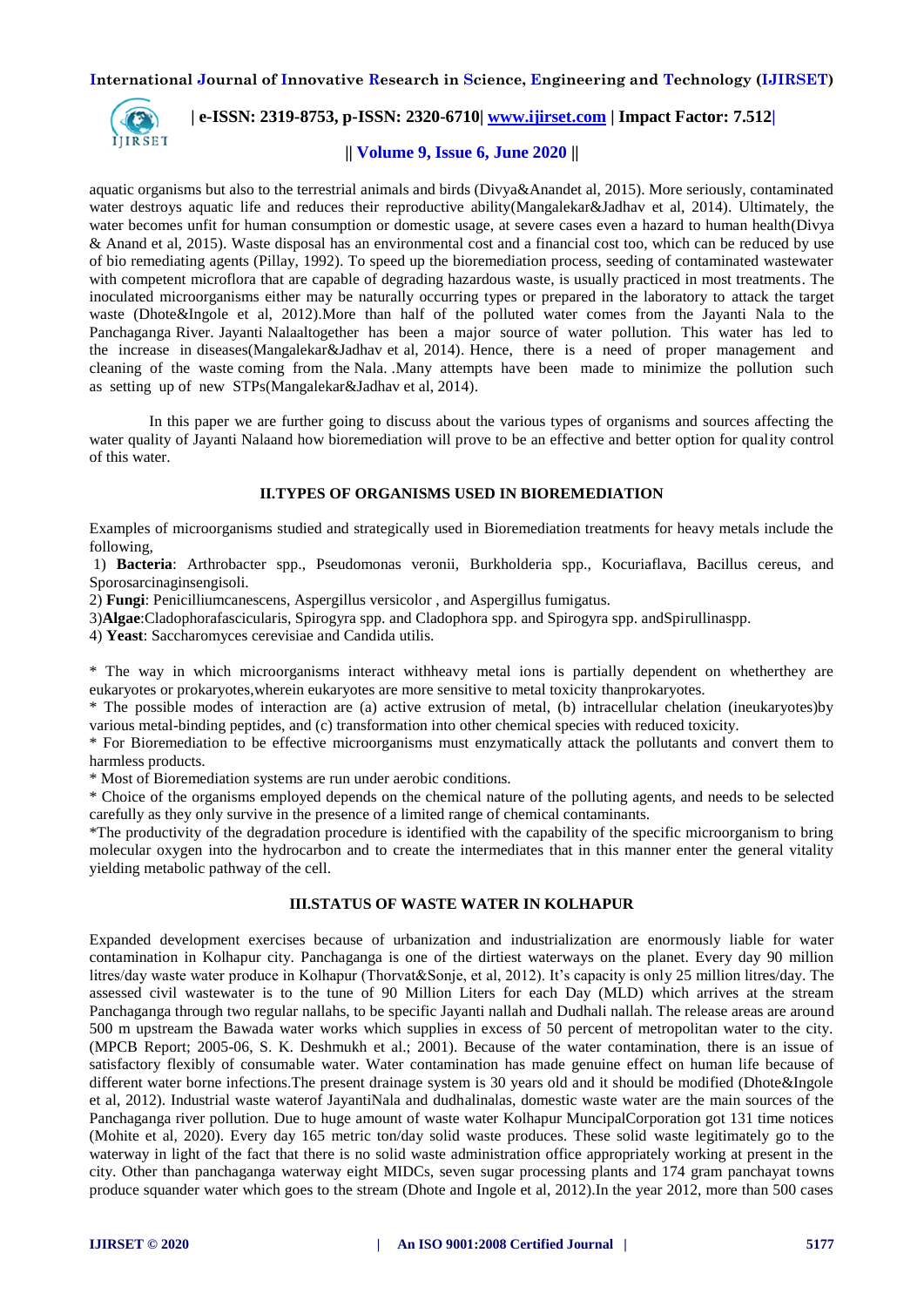

### **| e-ISSN: 2319-8753, p-ISSN: 2320-6710| [www.ijirset.com](http://www.ijirset.com/) | Impact Factor: 7.512| || Volume 9, Issue 6, June 2020 ||**

of Jaundice and many deaths were reported in the textile area of Ichalkaranji, Kolhapur (Aurthor& Sandeep et al, 2019). This is also main cause of contaminated water from the Panchagangariver.

#### **Description of Jayanti Nala:**

Jayanti Nalastart from Kalmba Lake and having length of 9km. At Hutatma Park, Gomati Nala mixes with the Jayanti Nala and form a big Nala Basin. This accounts for more than 60% of the total sewage generated in the city. This water is then pumped to the pumping station and is eventually sent to the STP located at KasabaBawada, Kolhapur (MPCB report 2009).

| Source       |          | Flow rate (million litres per hr) |           | Flow rate (MLD) as<br>Flow rate<br>reported by KMC for<br>(MLD)<br>2003-04 |      |  |  |
|--------------|----------|-----------------------------------|-----------|----------------------------------------------------------------------------|------|--|--|
|              | 8am-10am | $1pm-3pm$                         | $5pm-7pm$ |                                                                            |      |  |  |
| Jayanti Nala | 0.8      | 1.5                               | 1.4       | 24                                                                         | 70.1 |  |  |

**Table (1):**Flows and Characteristics in Nala Basin in Kolhapur Report.

#### **Public health issues in Kolhapur city :**

The causes of Jayanti Nalapollution are industrial waste water, domestic waste water, solid waste, over utilization of the fertilizers, hospitals, hotels,small industries and businesses are responsible for increase in public health issues.

| <b>Total Population of Kolhapur City</b> | Water Usage           | Waste water without treatment |
|------------------------------------------|-----------------------|-------------------------------|
| $2001$ Census)                           | per day)              | (per day)                     |
| 4.93 Lakhs                               | 120 Million<br>Litres | 100 Million Litres            |

| Total No. of Industries | Total waste water without Treatment |
|-------------------------|-------------------------------------|
|                         | 18.59302 Million Litre per day      |

#### **Table (2):** MPCB report 2009.

#### **Effluent from other sources:**

There are about 49 servicing stations in the city which generates 49,000 litres of waste water. The waste from slaughter houses and fish markets are having high organic load. This water is directly discharged into the Nala which add to the pollution. Other sources of Pollution are the hotels, restaurants, hawkers, etc.

| Sources                       | Total No. | Total amount of waste generated |
|-------------------------------|-----------|---------------------------------|
|                               |           |                                 |
| <b>Servicing Stations</b>     |           | $2,00,000$ litres/day           |
| Hotels, Restaurants & Hawkers | 1044      | 1,49,400 litres/ day            |
| Slaughter houses waste        | 02        | $800$ Kg/day                    |
| Meat shops and Fish           | 76        | $1000$ Kg/ day                  |

**Table (3)**: MPCB Report 2009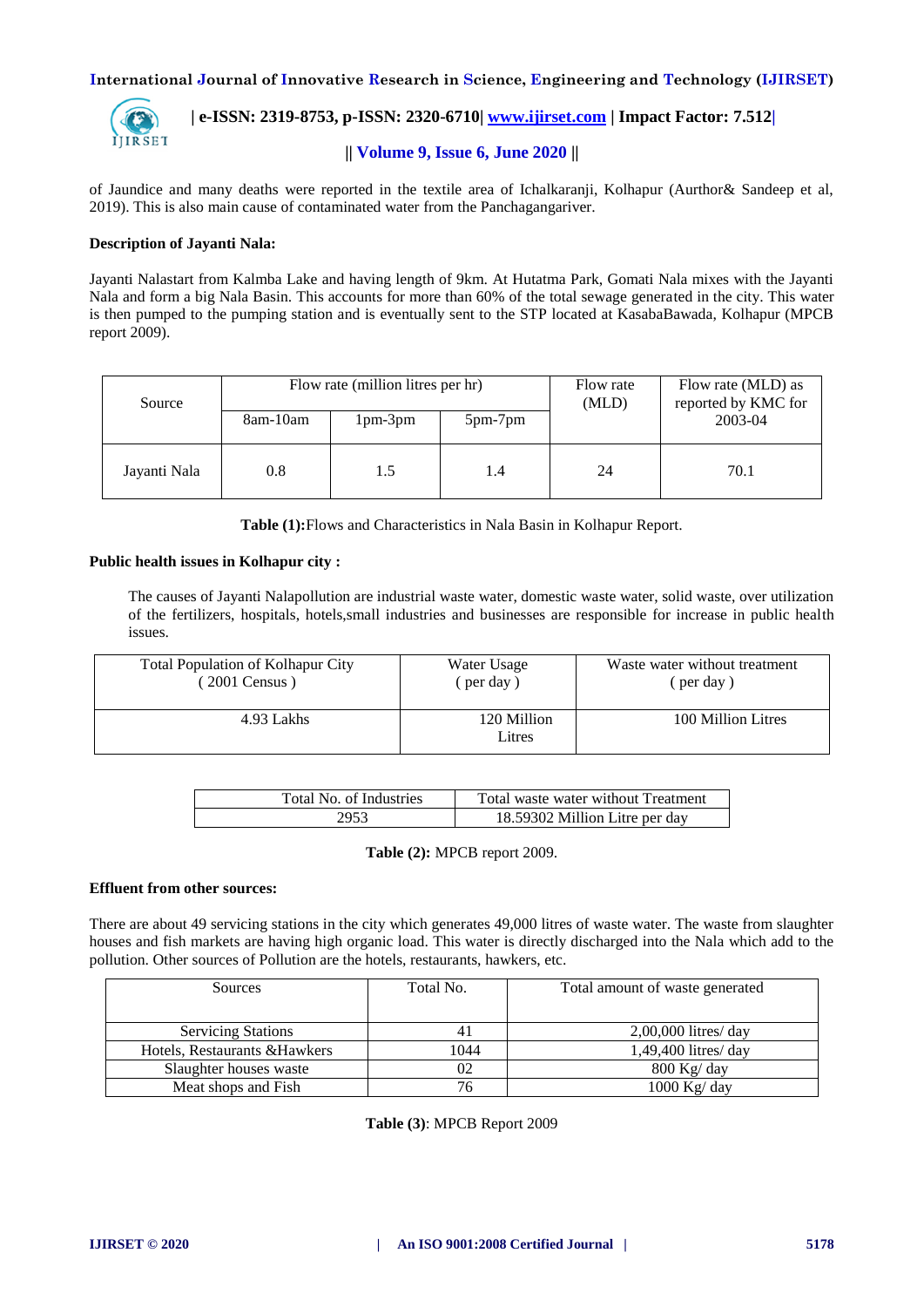

#### **| e-ISSN: 2319-8753, p-ISSN: 2320-6710| [www.ijirset.com](http://www.ijirset.com/) | Impact Factor: 7.512|**

#### **|| Volume 9, Issue 6, June 2020 ||**

#### **Agro chemicals used in the fields:**

| Sr. No | Type of Agro - chemical | Solid State (per year) | Liquid State (per year) |
|--------|-------------------------|------------------------|-------------------------|
|        | Chemical fertilizers    | 78,244 Tones           |                         |
|        | <b>Pesticides</b>       | 1,41,764 Tones         | 22,068 Litres           |
|        | Weedicides              | 34,995 Tones           | 21,664 Litres           |
|        | Fungicides              | 6771 Tones             | 1828 Litres             |

#### **Table (4):** MPCB Report 2009

#### **Effect of water pollutants:**

1. **Copper** (Cu): Excess Cu in human body is toxic, may cause hypertension, sporadic fever, uremia, coma, causes pathological issue in brain tissue.

2. **Zinc** (Zn): Causes vomiting, renal damage, cramps etc

3. **Barium** (Ba): Excessive Salivation, colic, vomiting, diarrhea, tremors, paralysis of muscles, nervous system, damage to heart and blood vessels

4. **Iron** (Fe): Causes quick breath and heartbeat rates, blockage of veins, hypertension and laziness

5. **Cadmium** (Cd): It might cause lessening of red platelets, weakness of bone marrow, amble torments, aggravation in calcium digestion, mellowing of bones, cracks, skeletal twisting, harm of kidney, hypertension, tumor development, heart ailments, debilitated conceptive capacity, hereditary change.

6. **Mercury** (Hg): Causes headache, abdominal pain, diarrhea, destruction of haemoglobin, damage of renal tissues, mimamata diseases

7. **Lead** (Pb): Causes brain damage, vomiting, loss of appetite, convulsions, uncoordinated body movements, helplessly amazed state,

8. **Radioactive materials/metals/substances**: It causes severe mental retardation and leukaemia in infants. Radioactive metals like heavy metals are nephrotoxic and damage kidneys.

9. **Fluoride:** Results in progressive crippling scourge (sponging)/ fluorosis of bones, teeth. May cause metabolic alternations in soft tissues and their functional mechanism.

10. **Chromium** (Cr): It causes cancer, anuria, nephritis, gastrointestinal ulceration, perforation in partition of nose

11. **Manganese** :Causes growth retardation, fever, sexual impotence, muscles fatigue, eye blindness

12. **Cobalt** (Co): Causes paralysis, diarrhea, low blood pressure, lung irritation, bone effects

13. **Nickel** (Ni): Changes in muscle, brain, lungs, liver, kidney and can also cause cancer, tremor, paralysis and even death

14**. Alkalinity and Acidity:** Permissible range of pH value if violated may cause health problem to human and animals and loss of productivity in agriculture

15. **Chlorine** (Cl): Destroys plants and aquatic life and is biocide

16. **Sulphide** :Gives bad odour, toxic to many aquatic organisms and animals

17. **Pesticides/Insecticides**: Highly poisonous for humans and animals. Also they lower seed germination, plays a role in development of Parkinson"s disease, destruction of nerve cells in certain regions of brain resulting in loss ofdopamine which is used by nerve cells to communicate with brain. Some of these are physical poisons, some are protoplasmic poisons causing liver damage, some are respiratory poisons and some are nerve poisons.

18. **Nitrogen**: can produce a serious condition in fish called "brown blood disease."Causes a condition known as methemoglobinemia or "blue baby" disease.

#### **Need of water treatment:**

Wastewater treatment includes breakdown of complex natural mixes in the wastewater into more straightforward intensifies that are steady and irritation free, either physico-chemically and additionally by utilizing miniaturized scale life forms (organic treatment). The unfriendly natural effect of permitting untreated wastewater to be released in groundwater, or surface water bodies as well as terrains are as per the following:

1. The decay of the natural materials contained in wastewater can prompt the creation of enormous amounts of malodorous gases.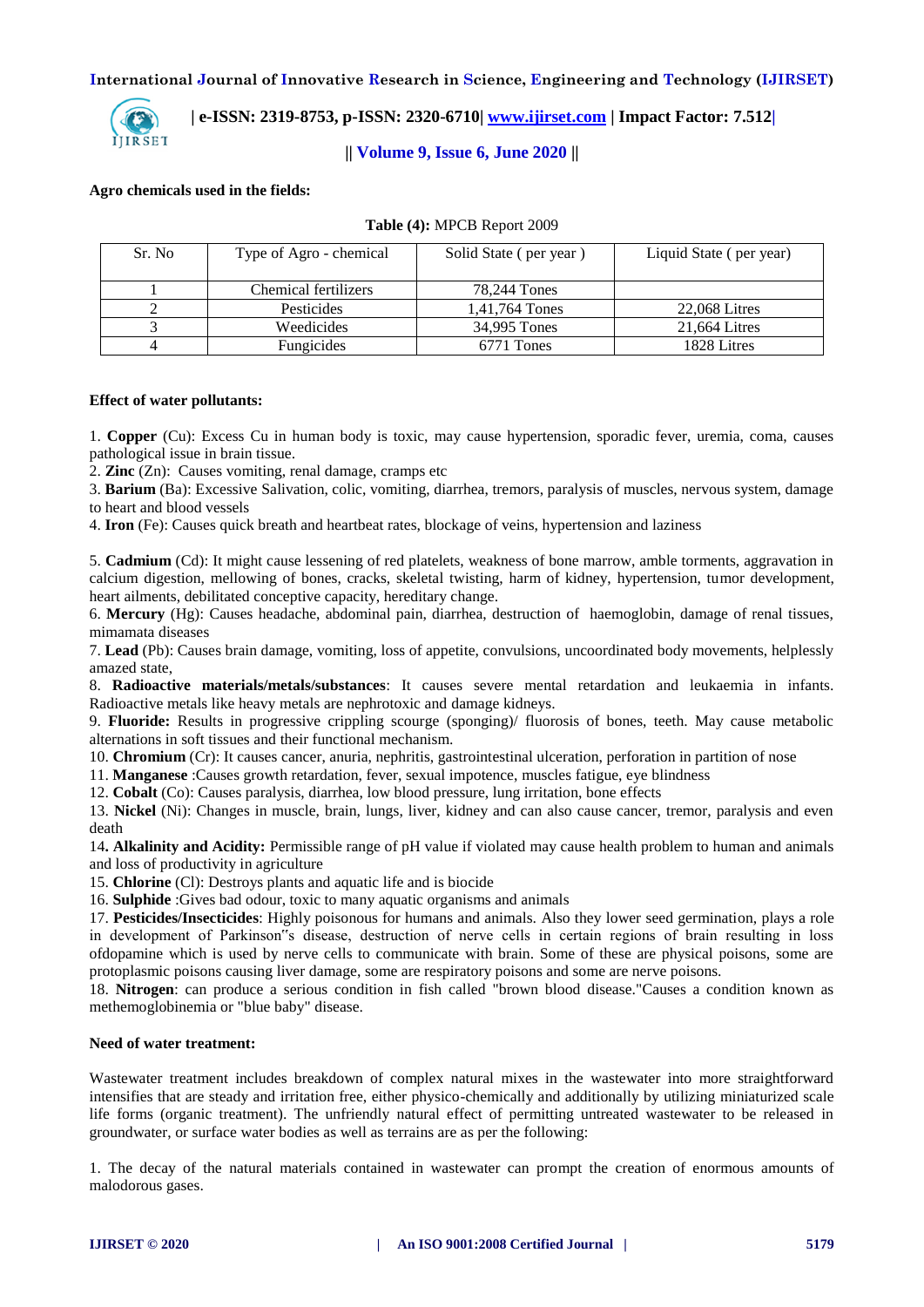

### **| e-ISSN: 2319-8753, p-ISSN: 2320-6710| [www.ijirset.com](http://www.ijirset.com/) | Impact Factor: 7.512|**

#### **|| Volume 9, Issue 6, June 2020 ||**

2. Untreated wastewater (sewage) containing a lot of natural issue, whenever released into a waterway/stream, will expend the disintegrated oxygen for fulfilling the Biochemical Oxygen Demand (BOD) of wastewater and along these lines exhaust the broke up oxygen of the stream, consequently causing fish slaughters and other unfortunate impacts.

3. Wastewater may likewise contain supplements, which can invigorate the development of amphibian plants and algal blossoms, hence prompting eutrophication of the lakes and streams.

4. Untreated wastewater for the most part contains various pathogenic, or infection-causing microorganisms and poisonous aggravates, that stay in the human intestinal tract or might be available in certain modern waste. These may defile the land or the water body, where such sewage is arranged.

For the above mentioned reasons the treatment and removal of wastewater aren't just attractive yet in addition fundamental.

#### **V. PRINCIPLE OF BIOREMEDIATION**

**\*** The key players in bioremediation are bacteria microscopic organisms.

- \* The goal in bioremediation is to stimulate microorganisms with nutrients and other chemicals.
- \* Microbes degrade contaminants organic as well as inorganic.
- \* Microbes gain energy that allows them to grow and reproduce.

#### **Objective**

1) To analyse the quality of water before bioremediation.

- 2) To identify the microbes present in the water.
- 3) To Remove unwanted pathogens and give proper growing culture to the bacteria,
- 4) ToIncrease its potential of biodegrading waste.
- 5) To analyse the quality of water after bioremediation.
- 6) To prove its capacity of detoxifying large amount of water without generating any kind of toxic residues.

#### **VI. METHODOLOGY**

1) Collection of waste water samples from different sites of Jayanti Nala.It will be collected monthly for one year from different sites of Jayanti Nala (Ramanand Nagar , Hutatma Park, SiddhivinayakMandir, RenukaMandir, Pumping Station) of Kolhapur in pre sterilized bottles (1 L capacity).

2) Isolation and Identification of Bacteria from collected water samples Serial Dilution technique would be used for the isolation of bacteria from the Jayanti Nalawater samples on nutrient agar medium . The isolated bacterial strains would be recognized based on their morphological, physiological, and biochemical qualities includes by Bergey"s Manual of Efficient Bacteriology (Claus and Berkeley, 1986). Isolated bacterial cultures would be cross examined by the BD-BBL Crystal Identification Autoreader for the identification surety. Non-Culturable bacteria would be identified using PCR (Ultee et al., 2004).

3)Determination of physico-chemical parameters (BOD, COD, Hardness, pH, TS),heavy metals and pesticides from water samples. The initialphysicochemical parameters (colour, pH, TDS, BOD, COD, Hardness) of collected water samples would be determined by following the methodology given by Ambasht, (1990) and APHA, (1998).The heavy metals concentration and pesticides residue in the collected water samples would be determined by Atomic Absorption Spectroscopy (AAS) and Gas Chromatography-Mass Spectroscopy (GC-MS) respectively.

4) Optimization of bacterial isolates at different pH, temperature and media Optimization of selected bacterial isolates for growth profile at different pH, media and temperature would be carried out by, Saini, (2008).

5) Bacterial treatment (monocultures and consortium) for removal of heavy metal ions and pesticides residue.

The efficiency of bacterial monocultures and consortium with respect to reduction in physico-chemical parameters would be carried out following the methodology of APHA (1998) and removal of heavy metals and pesticides residue by Atomic Absorption Spectroscopy (AAS) and Gas Chromatography-Mass Spectroscopy (GC-MS) respectively.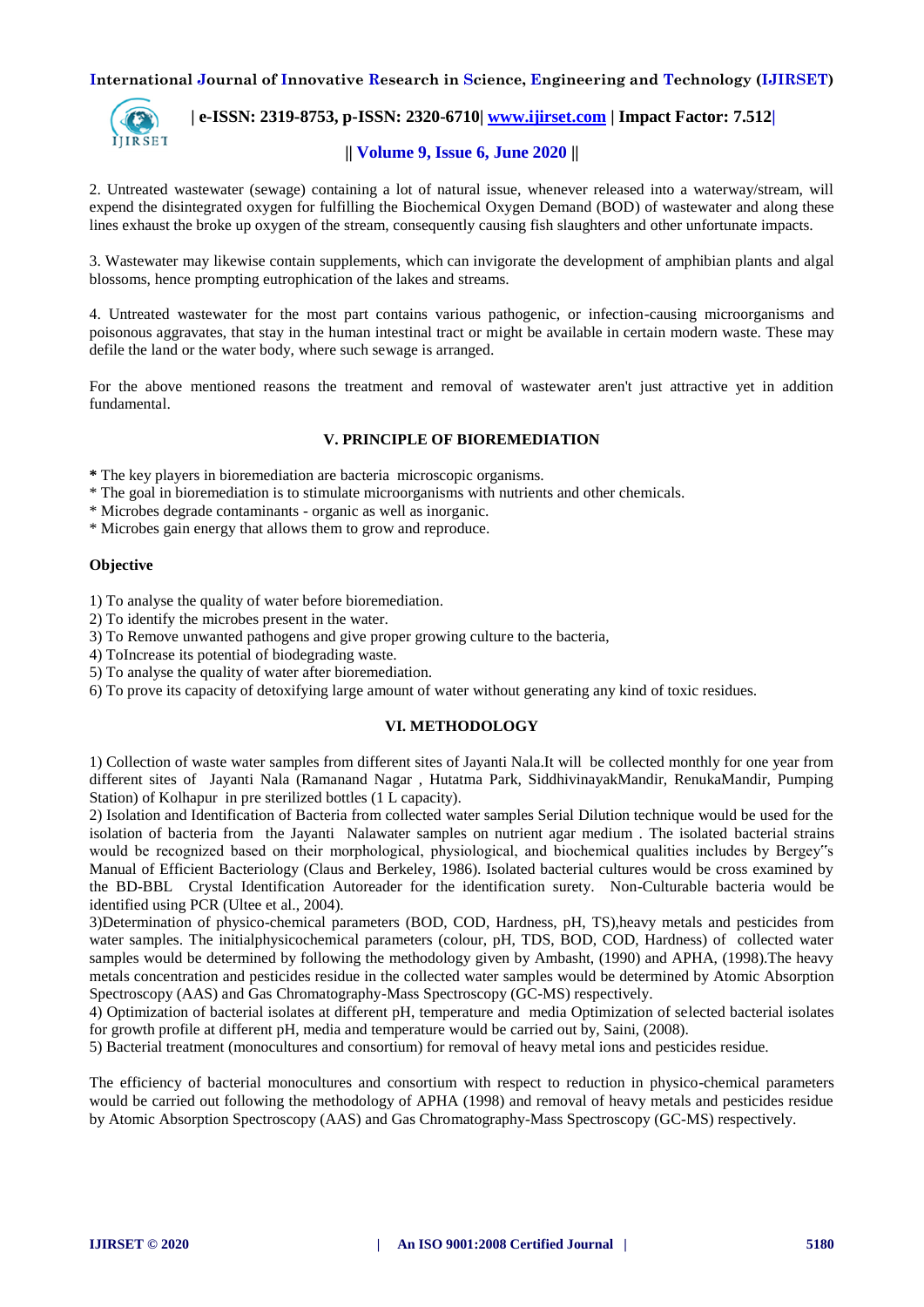

 **| e-ISSN: 2319-8753, p-ISSN: 2320-6710| [www.ijirset.com](http://www.ijirset.com/) | Impact Factor: 7.512|**

#### **|| Volume 9, Issue 6, June 2020 ||**

#### **VII. SEASON WISE TEST RESULTS**

#### **1) Rainy Season:**

| Sample | Name of Stations       | pH  | DO  | <b>BOD</b> | <b>COD</b> | TDS | $_{\rm cc}$ | Oil &  |
|--------|------------------------|-----|-----|------------|------------|-----|-------------|--------|
|        |                        |     |     |            |            |     |             | Grease |
|        | Kalamba Lake           | 7.0 | 3.2 | 75         | 112        | 88  | 30.81       | 0.1    |
|        | Near Kalamba Jail      | 7.3 | 3.0 | 80         | 120        | 93  | 106.5       | 0.38   |
|        | Ramanand Nagar         | 7.2 | 2.8 | 82         | 124        | 89  | 84.47       | 0.37   |
|        | Shenda Park            | 7.6 | 3.1 | 91         | 136        | 99  | 92.3        | 0.34   |
|        | Aadhar Hospital        | 7.1 |     | 97         | 146        | 103 | 80.94       | 0.29   |
|        | <b>Gokhale College</b> | 6.9 | 2.8 | 95         | 142        | 120 | 71          | 0.31   |
|        | Titan Showroom         | 6.8 | 1.9 | 100        | 150        | 134 | 81.79       | 0.15   |
|        | Javanti Bandhara       | 7.3 | 1.5 | 103        | 154        | 128 | 75.26       | 0.31   |

| Sample | Name of Stations | pH                       | DO  | BOD | $_{\rm COD}$ | TDS  | u     | Hardness | Turbidity |
|--------|------------------|--------------------------|-----|-----|--------------|------|-------|----------|-----------|
|        |                  |                          |     |     |              |      |       | mg/lit   | NTU       |
|        | Shingnapur       | $\overline{\phantom{a}}$ | ر . |     |              | 69.5 | 24.94 | 80       | .         |
|        | KasabaBawda      | . .                      | --- |     |              | --   | 35.99 |          | . .       |

Table (6)

#### **2) Winter Season:**

| Sample | <b>Name of Stations</b> | рH   | DO   | <b>BOD</b> | $\mathbf{COD}$ | <b>TDS</b> | $_{\rm CC}$ | Oil &  |
|--------|-------------------------|------|------|------------|----------------|------------|-------------|--------|
|        |                         |      |      |            |                |            |             | Grease |
|        | Kalamba Lake            | 6.8  | 1.9  | 90         | 222            | 239        | 36.92       | 0.17   |
|        | Near Kalamba Jail       | 7.59 | 1.6  | 109        | 312            | 454        | 91.7        | 0.96   |
|        | <b>Ramanand Nagar</b>   | 7.68 |      | 107        | 366            | 478        | 88.78       | 1.9    |
|        | Shenda Park             | 7.35 | 0    | 103        | 316            | 465        | 99.8        | 2.2    |
|        | <b>Aadhar Hospital</b>  | 7.32 | 1.3  | 115        | 374            | 353        | 93.4        | 2.4    |
|        | <b>Gokhale College</b>  | 7.6  | 1.0  | 108        | 308            | 342        | 85.1        | 1.9    |
|        | Titan Showroom          | 7.39 | 1.3  | 121        | 326            | 449        | 86.1        | 2.7    |
|        | Javanti Bandhara        | 7.47 | 0.09 | 116        | 340            | 463        | 101.77      | 2.19   |

| Sample    | Name of         | pН   | DO  | <b>BOD</b>      | $\mathbf{COD}$ | <b>TDS</b> | CС | <b>Hardness</b> | Turbidity    |
|-----------|-----------------|------|-----|-----------------|----------------|------------|----|-----------------|--------------|
|           | <b>Stations</b> |      |     |                 |                |            |    | mg/lit          | <b>NTU</b>   |
|           | Shingnapur      | 7.36 | . . | <u>тп</u><br>-- | 10             | 140        | 42 | 85              |              |
| 10        | KasabaBawda     | 7.90 | --  |                 | --             | 181        |    | 90              | . <u>. .</u> |
| Table (7) |                 |      |     |                 |                |            |    |                 |              |

#### **3) Summer Season:**

| <b>Sample</b> | Name of Stations  | pH  | DO  | <b>BOD</b> | <b>COD</b> | <b>TDS</b> | $_{\rm cc}$ | Oil &  |
|---------------|-------------------|-----|-----|------------|------------|------------|-------------|--------|
|               |                   |     |     |            |            |            |             | Grease |
|               | Kalamba Lake      | 7.9 | 3.1 | 140        | 208        | 350        | 45          | 0.2    |
|               | Near Kalamba Jail | 8.1 | 2.5 | 149        | 222        | 356        | 49          | 0.34   |
|               | Ramanand Nagar    | 7.5 | 2.4 | 146        | 248        | 378        | 57          | 0.37   |
|               | Shenda Park       |     | 2.8 | 178        | 298        | 415        | 54          | 0.33   |
|               | Aadhar Hospital   | 8.3 | 2.1 | 201        | 336        | 427        | 78          | 0.36   |
| 6             | Gokhale College   | 7.9 | 1.7 | 197        | 354        | 418        | 92          | 0.41   |
|               | Titan Showroom    | 7.7 | 1.8 | 193        | 286        | 471        | 89          | 0.43   |
|               | Javanti Bandhara  | 8.2 | 1.3 | 210        | 314        | 480        | 102         | 0.44   |

| Sample    | Name of Stations | рH  | DO       | <b>BOD</b> | COD | <b>TDS</b> | cc  | Hardness | Turbidity |
|-----------|------------------|-----|----------|------------|-----|------------|-----|----------|-----------|
|           |                  |     |          |            |     |            |     | mg/lit   | NTU       |
|           | Shingnapur       | .   |          | د.د        | 18  | 185        | 49  | 88       | .         |
| 10        | KasabaBawda      | 7.8 | <u>.</u> | 3.9        |     |            | 196 | 110      | ኃር        |
| Table (8) |                  |     |          |            |     |            |     |          |           |

 $\overline{\mathbf{z}}$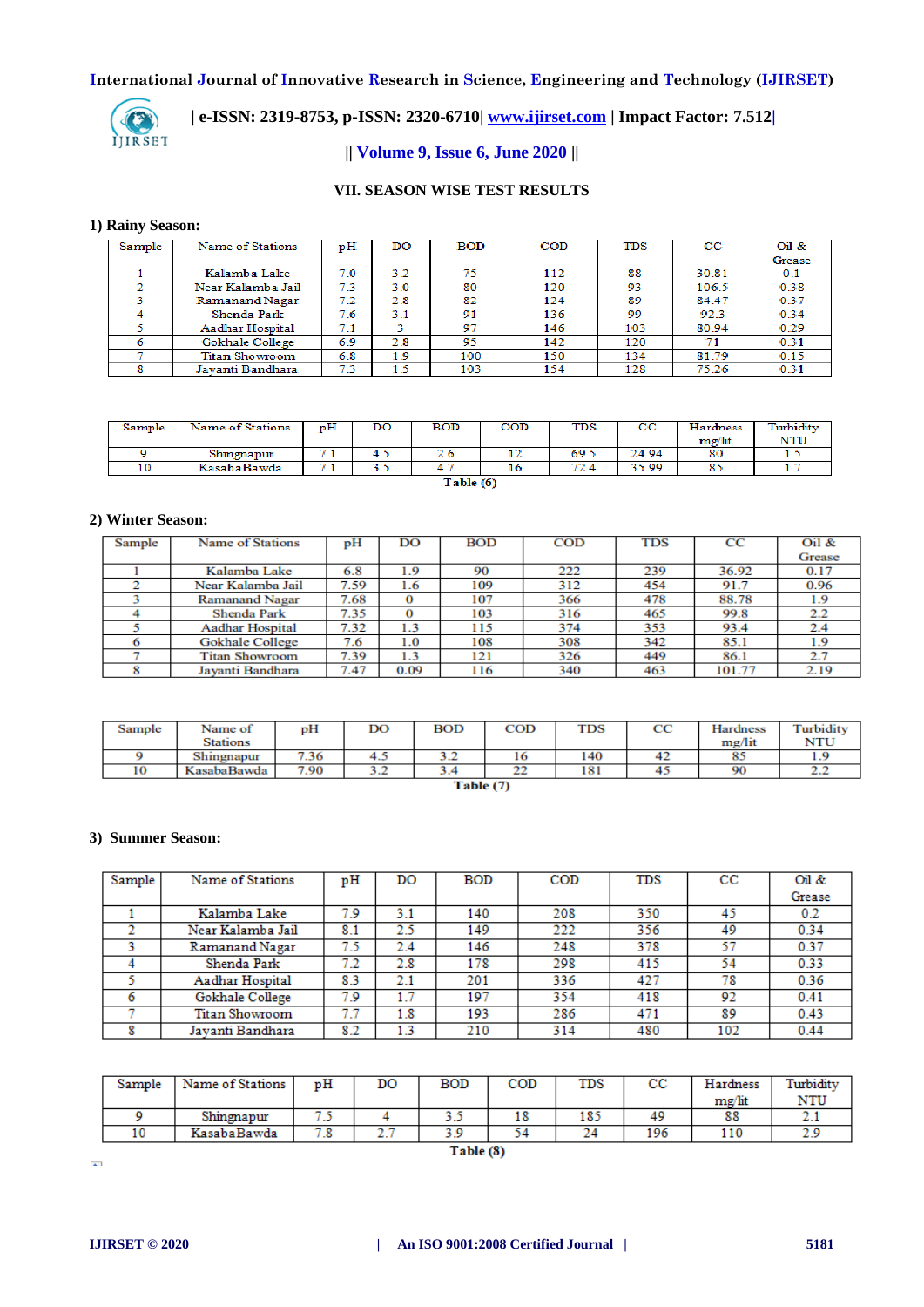

 **| e-ISSN: 2319-8753, p-ISSN: 2320-6710| [www.ijirset.com](http://www.ijirset.com/) | Impact Factor: 7.512|**

#### **|| Volume 9, Issue 6, June 2020 ||**

| <b>Average Reading</b>            |       |        |        |  |  |  |  |  |
|-----------------------------------|-------|--------|--------|--|--|--|--|--|
| Parameters / Seasons              | Rainy | Winter | Summer |  |  |  |  |  |
| pH                                |       | 7.44   | 6.60   |  |  |  |  |  |
| DO(mg/litre)                      | 2.6   | 0.8    | 2.21   |  |  |  |  |  |
| BOD (mg/litre)                    | 90.37 | 108.6  | 176.8  |  |  |  |  |  |
| $COD$ (mg/litre)                  | 135.5 | 320.5  | 283.2  |  |  |  |  |  |
| Chloride Content (mg/litre)       | 77.88 | 85.4   | 70.75  |  |  |  |  |  |
| Total Dissolved Solids (mg/litre) | 106.8 | 405.8  | 411.8  |  |  |  |  |  |
| Oil & Grease (mg/litre)           | 0.28  | 1.8    | 0.36   |  |  |  |  |  |

**Table (9)**

Table No. (6), (7), (8) & (9) data from (IJRASET)(A Study of Physico-Chemical Characteristics of Jayanti Nalla Water along with it's Tributaries with Special Emphasis on Quality of PanchgangaRiver, Jan 2020, Nitish A. Mohite, Vinayak B. Patil, N. S.Misal)

#### **VIII. CONCLUSION**

This paper relates to the case study of Jayanti Nala of Kolhapur city.Panchgngariver is the main source of water in Kolhapur.As the Nala finally converges in the Panchgangariver it posseses a threat to the human, animal and aquatic life.Increased Industrial as well as domestic activities are responsible for water pollution in Kolhapur city. This paper discusses the role of microbes in waste water treatment methods in different areas of Jayanti Nala and puts forward some thoughts and scope for further research in this area.Bioremediation gives a strategy to decrease of contamination by improving the regular biodegradation forms. Thus we need to develop an better understanding of microbial communities and how they react to the natural environment and pollutants. Identifying the right microbe from the waste to be biodegraded is the major task and conducting field trials with these identified microbes for bioremediation techniques would definitely provide cost effective technologies and offer potential for significant advances in the Jayanti Nalafield. Every microbe has different metabolism, it requires different physiochemical parameters for its growth(temperature, pH and nutrients). Henceour main objective over here is to give proper culture to these microbes in the lab. Use of genetically engineered microorganisms is not necessary as in most casesthere is a wide diversity of naturally occurring microbial strains. As natural resources are major assets to humans, bioremediation of contaminated sites and ecosystems will be the best ecofriendly approach to preserve the scarce resource and also ensure efficient recycling of wastes. Bioremediation is a vast & an emerging field.It helps to overcome nutrient deficiency in soil as well as water, improves composting of industrial waste, removal of toxic chemicals etc. There is scope for developing new products and new organisms within the contaminated sites. This microbes are the main pillar of this process. It is not only a feasible but also one of the best pollution free method that could assist in our goal of cleaning up Jayanti Nala environment.

#### **REFERENCES**

1) Akshay R Thorvat, Dr. N P Sonaje & Dr. M M Mujumdar, Development of Regression Model for the Panchganga River Water Quality in Kohlapur City, International Journal of Engineering Research & Applications Vol. 1, Issue 4, pp.1723-1730.

2) A. N. Kagalkar, U. B. Jagtap, J. P. Jadhav, S. P. Govindwar, and V. A. Bapat, "Studies on phytoremediation potentiality of Typhonium flagelliforme for the degradation of Brilliant Blue R," Planta, vol. 232, no. 1, pp. 271–285, 2010, doi: 10.1007/s00425-010-1157-2.

3) A. D. Kshirsagar, "Bioremediation of Waste water By Using Microalgae: an Experimental Study," Int. J. Life Sc. Bt Pharm. Res, vol. 2, no. 3, pp. 2250–3137, 2013.

4) "Bioremediation of Yamuna River water at Agra with special reference to heavy metals and pesticides using EM technology A Sysnopsis of reseach work proposed to be carried out in, vol. 282005, No. 2014.

5) C. S. Karigar and S. S. Rao, "Role of microbial enzymes in the bioremediation of pollutants: A review," Enzyme Res., vol. 2011, no. 1, 2011, doi: 10.4061/2011/805187.

6) F. Author, C. Author, and R. Sandeep, "Assessment and Control Measures for Jayanti Stream to regulate pollution of Panchganga River, Maharashtra," vol. 8, no. 1, 2019.

7) J. Dhote and S. P. Ingole, "Review on Waste Water Treatment Technologies," vol. 1, no. May 2014, p. 1~10, 2012.

8) M. Divya, S. Aanand, A. Srinivasan, and B. Ahilan, "Bioremediation–An eco-friendly tool for effluent treatment: A Review," Ijar, vol. 1, no. 12, pp. 530–537, 2015.

9) Maharashtra Pollution Control Board (MPCB), A Panchaganga Basin Pollution study; 2009.